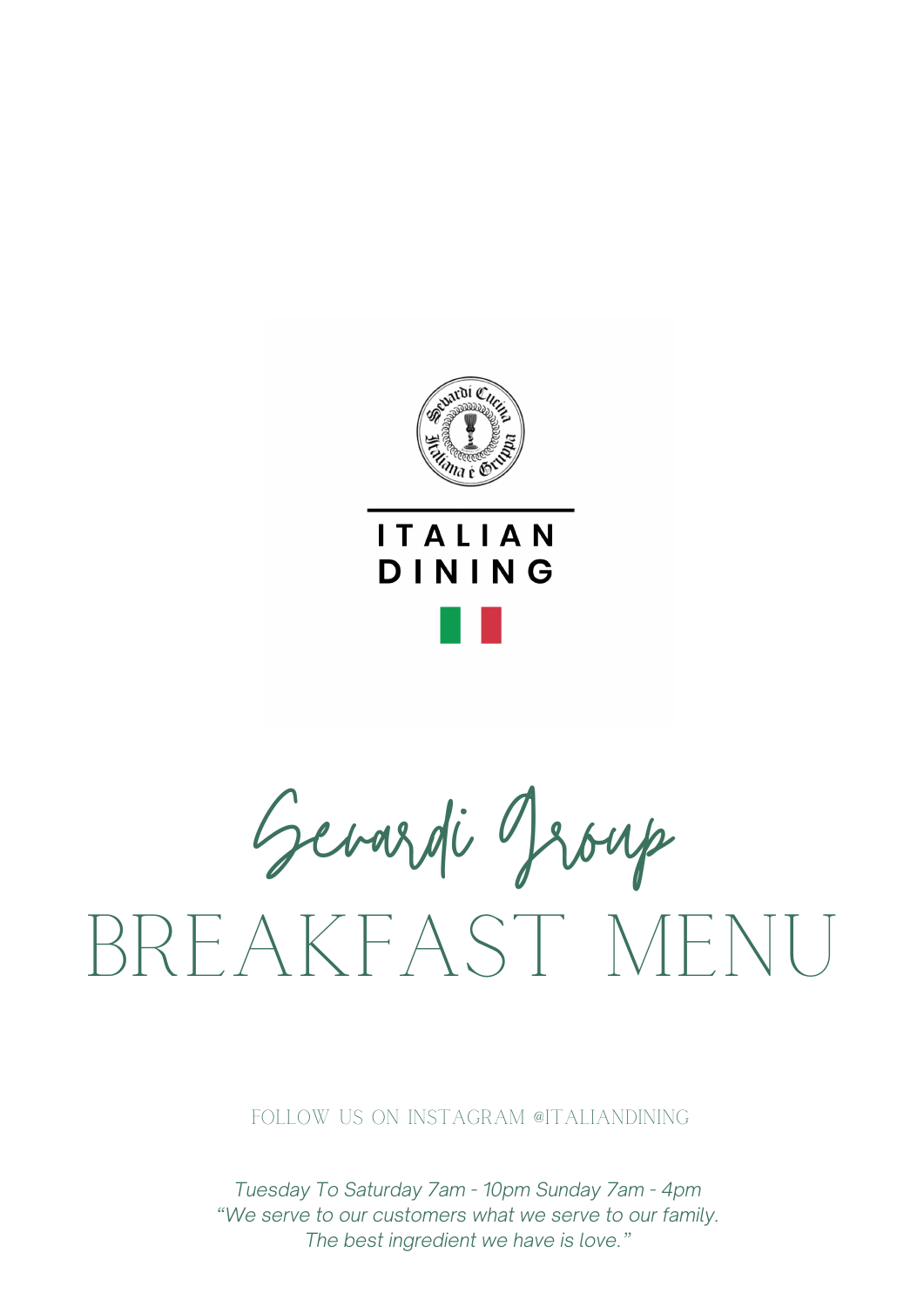

| Espresso, Macchiato                                                                                                    | \$3.50                                                  |
|------------------------------------------------------------------------------------------------------------------------|---------------------------------------------------------|
| Coffee -Regular                                                                                                        |                                                         |
| Piccolo<br>Latte<br>Cappucino<br>Long Black<br><b>Flat White</b><br>Mocha<br><b>Chai Latte</b><br><b>Hot Chocolate</b> | \$4<br>\$4<br>\$4<br>\$4<br>\$4<br>\$4<br>\$4<br>\$4.50 |
| Extra shot, soy, de Cafe, almond milk,<br>large size, caramel, hazelnut, vanilla<br>add 50c                            |                                                         |
| Something to really wake you up                                                                                        |                                                         |
| <b>Breakfast Martini</b><br>Cointreau, gin, orange juice, lime juice &<br>orange marmalade                             | \$15                                                    |
| <b>Espresso Martini</b><br>Vodka, espresso, Kahlua                                                                     | \$15                                                    |
| <b>Bellini</b><br>Prosecco, pear nectar & orange juice                                                                 | \$12                                                    |